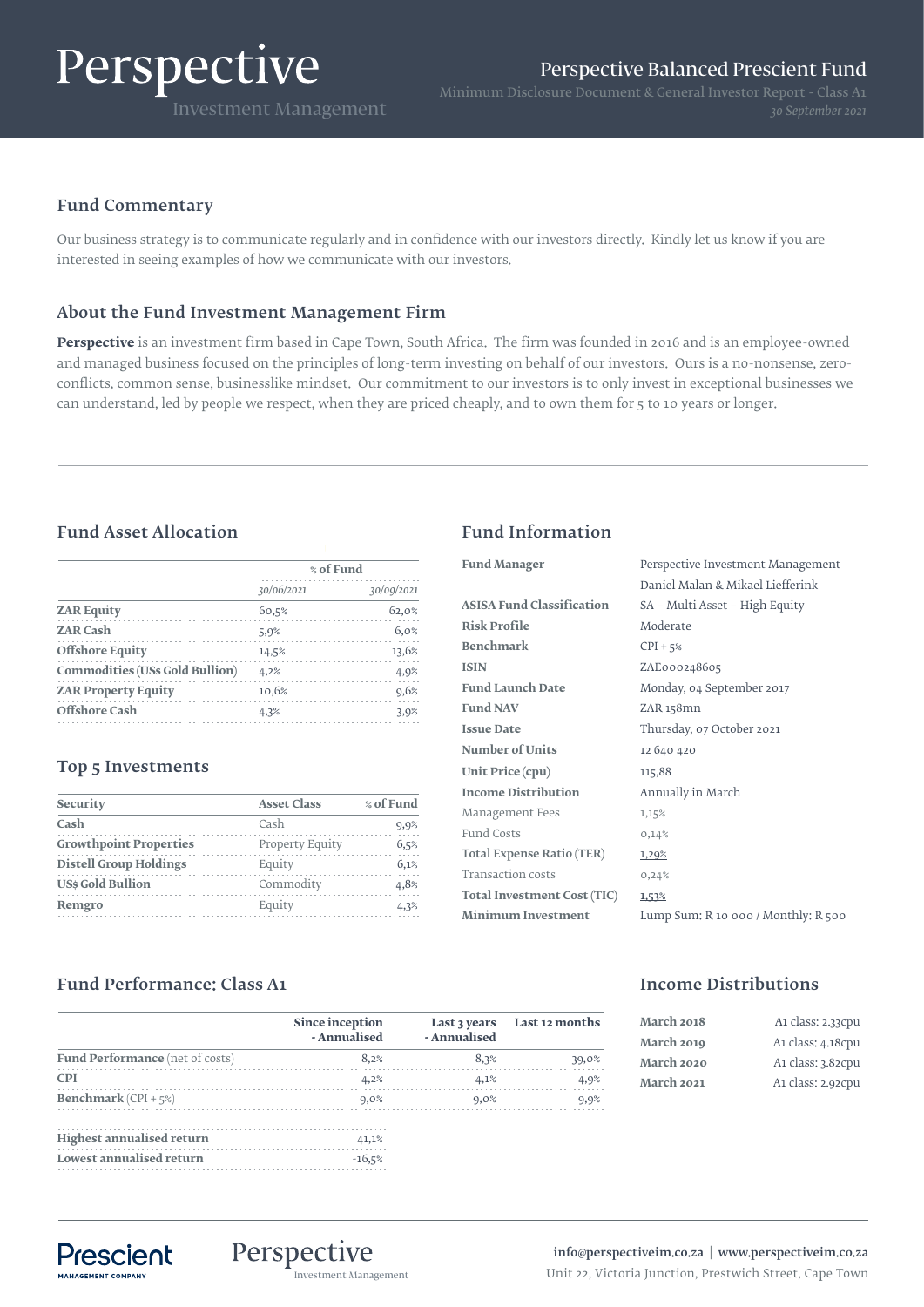# Perspective

Perspective Balanced Prescient Fund

Investment Management

Minimum Disclosure Document & General Investor Report - Class A1

### Investment Objective

The Fund aims to provide investors with long-term investment returns after costs at or above its benchmark of the South African inflation rate plus 5%.

#### Investment Strategy

The Fund complies with Regulation 28 of the Pension Funds Act and may invest up to maximums of 75% in equities and 30% in offshore assets. The Fund will invest in a diversified range of equities, investment grade bonds, property and cash, but may also invest in preference shares, currencies and commodities when sensible opportunities present themselves. The flexibility of this mandate empowers the fund managers to be more fully invested when a diversified selection of good assets are cheap and to be positioned defensively when good assets are very expensive or highly concentrated in a single sector. The Fund has adhered to its policy objective

### Suitability

The Fund is most suited to investors with an investment horizon of five to ten years seeking a combination of principal preservation, income generation and long-term capital growth.

#### Tax Free Investment

Based on section 12T of the Income Tax Act this Fund qualifies as a tax-free investment account ("TFSA"). This allows South African individuals to qualify for no tax on distributions and / or capital gains while invested in the Fund. The current tax framework limits contributions to tax-free investments to R36 000 per tax year with the lifetime limit capped at R500 000. Any contributions exceeding these limits will be subject to tax. It is recommended that any investor considering investing in the Fund for specific tax purposes and requires explicit tax advice consult directly with a qualified tax professional. Perspective Investment Management (Pty) Ltd does not render financial advice but can recommend accredited professionals who are licenced to do so if required.

### What It Really Means

**Long-Term:** An investment period of five to ten years.

**ASISA:** Association for Saving & Investment South Africa.

**Moderate Risk:** The fund aims to maximise long-term capital growth and can invest up to 75% in equities, which provide the best opportunity for high returns but also carry the risk of temporary and / or permanent capital loss.

**CPI:** South African Consumer Price Index.

**Fund NAV:** The total amount of investor capital in the fund.

**ISIN:** The International Securities Identification Number is a code that uniquely identifies your fund.

**Issue Date:** The date that this MDD document is approved for publication.

**Annualised Performance:** Shows fund performance re-scaled to a 12-month period. The average return per year over the period. Actual annual figures are available to the investor on request. All returns are calculated geometrically.

**Highest and Lowest Return:** The highest and lowest return over a 12-month period since the inception of the fund.

**Total Expense ratio ("TER"):** The total cost to the investor from investing in the fund inclusive of audit, custody and trustee fees. **CPU:** Cents per unit.

#### Contact Details

**Management Company:** Prescient Management Company (RF) (Pty) Ltd – **Registration number:** 2002/022560/07 **Physical address:** Prescient House, Westlake Business Park, Otto Close, Westlake, 7945 | **Postal address:** PO Box 31142, Tokai, 7966. 0800 111 899 | info@prescient.co.za | www.prescient.co.za

**Trustee:** Nedbank Investor Services **Physical address:** 2nd Floor, 16 Constantia Boulevard, Constantia Kloof, Roodepoort, 1709 +27 (0) 11 534 6557 | www.nedbank.co.za

*The Management Company and Trustee are registered and approved under the Collective Investment Schemes Control Act (No.45 of 2002). Prescient is a member of the Association for Savings and Investments SA.*

**Investment Manager:** Perspective Investment Management (Pty) Ltd – **Registration number:** 2015/211710/07 **Physical and postal address:** Unit 22, Victoria Junction, Prestwich Street, Cape Town 8001 +27 (0) 21 418 0686 | info@perspectiveim.co.za | www.perspectiveim.co.za

*Perspective Investment Management (Pty) Ltd is an authorised Financial Services Provider (FSP No. 47672) under the Financial Advisory and Intermediary Services Act (No.37 of 2002), to act in the capacity as investment manager. This information is not advice, as defined in the Financial Advisory and Intermediary Services Act (N0.37 of 2002). Please be advised that there may be representatives acting under supervision.*